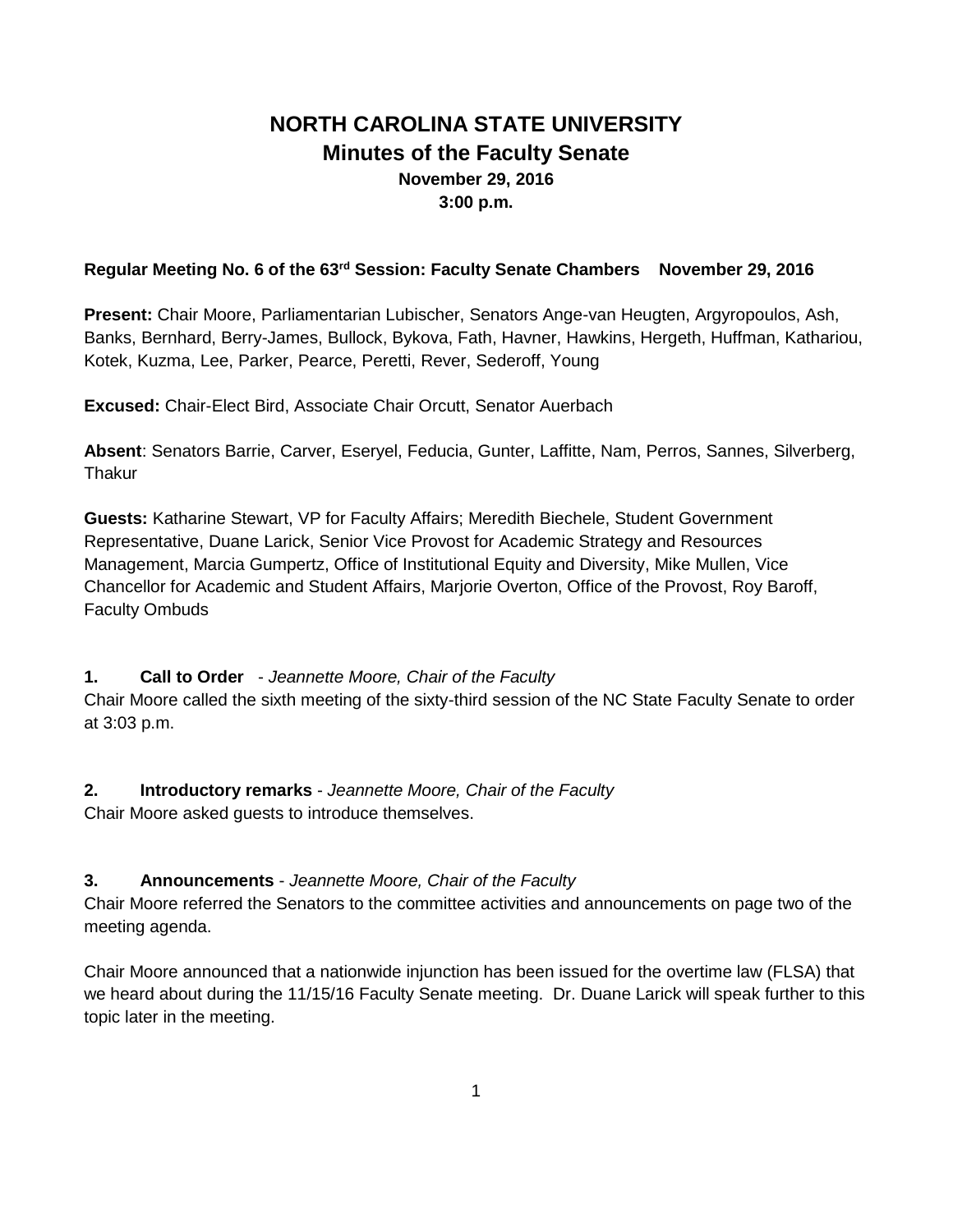Chair Moore spoke to the Faculty Senate about the incident at OSU – reported as an active shooter situation, actually a vehicle and knife. She reminded the Senators that any department can schedule to have campus police come in and provide active shooter training that is very good. She stated that this would really help faculty understand what to do if this situation were to occur.

Chair Moore also announced that she is trying to line up someone to come to the next meeting and talk about the electronic research administration system (ERA) and that there are currently focus group sessions that are available to all faculty. She stated that they Senators should have received this information through their department or college and they are encouraged to attend if available.

# **4. Approval of the Minutes, Regular Meeting No.4 of the 63rd Session, November 15, 2016** *Jeannette Moore, Chair of the Faculty*

With no opposition or changes to the content of the minutes, a motion to approve the minutes as submitted was made, seconded, and passed unanimously.

# **5. Provost's Remarks and Q/A –** *Dr. Duane Larick, Senior Vice Provost for Academic*

Dr. Larick brought greetings from the Provost, who is engaged in the 5-year leadership review for Dean Lund and the College of Veterinary Medicine at this hour.

Dr. Larick reminded the Senate that commencement is December 16<sup>th</sup> and the commencement speaker is President Margaret Spellings. He stated that there is a long history of Presidents of the UNC system doing the first commencement of their tenure at NC State.

Additionally, Dr. Larick spoke about the ongoing question about faculty numbers. He stated that they have been reconciling some of the data. Some of that includes:

- From  $2005 2016$ : There has been an increase in 65 Tenure Track faculty and a decrease of 18 on the administrative side.
- Most recently, from 2010-2016: There has been an increase in 43 in Tenure Track faculty and 22 administrators

Dr. Larick pointed out that there was a large change between 2012 and 2013 because of change of definition. He stated that the University went from 141 down to 121 or 122. He clarified by saying that the decision was made at that point that if a person's appointment in job classification was as a director that they would not be considered administrators, but faculty.

Regarding the Chancellor's Faculty Excellence program: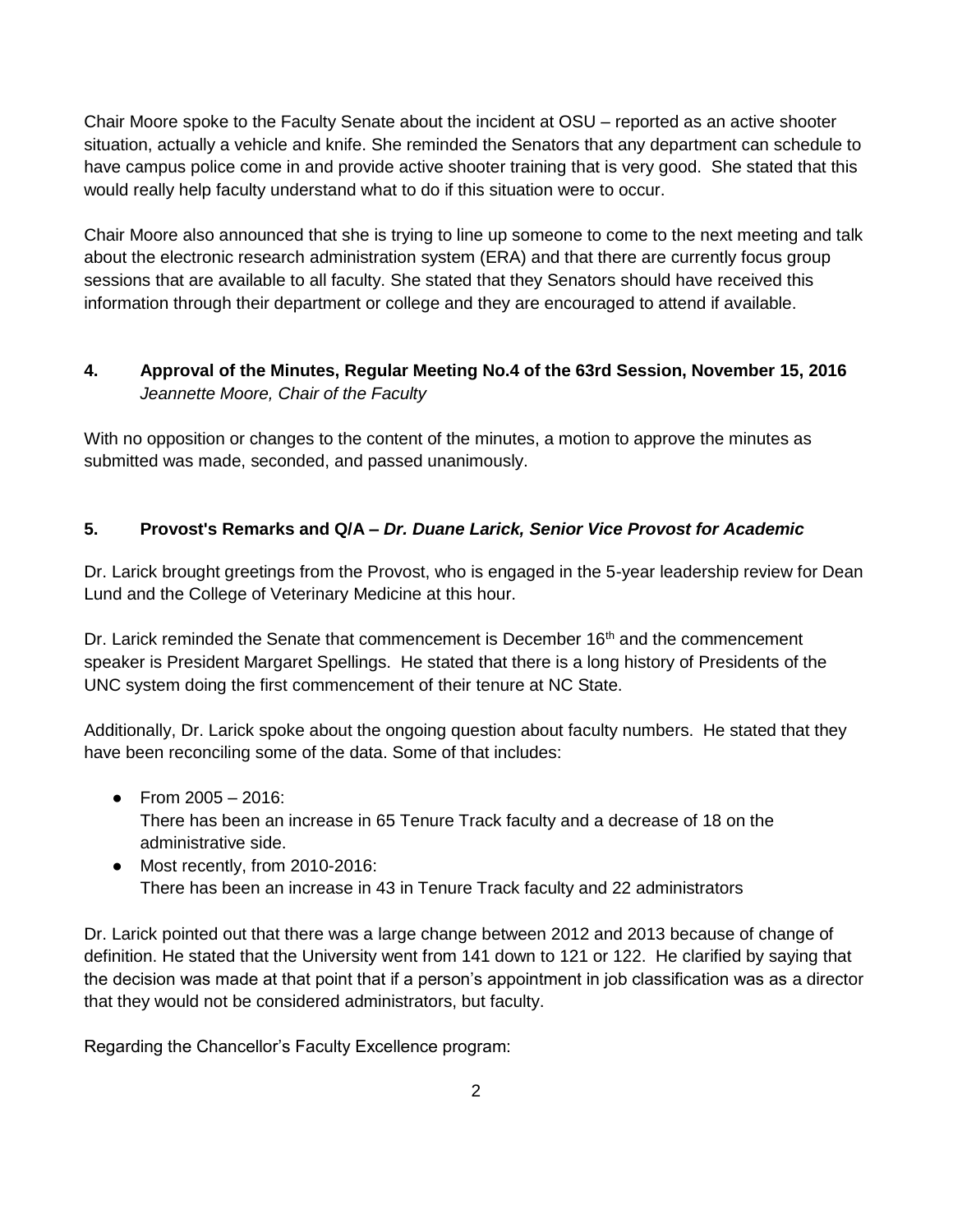● From 2012 through 10/31/16: 51 CFED faculty/four additional in January and two more in August 2017, which will bring the total to 57 – still have 25 to hire.

#### *Questions/Comments:*

*Senator Huffman: In reclassification – what is the scale of that number?* 

Dr. Larick responded that out of 1340 Tenure Track Faculty, 141 of which were administrators and then we went to 122.

*Senator Berry-James: What does racial ethnic profile/gender profile look like for those faculty?*

Margery Overton responded that some of these data can be found online. Go to strategic planning website at [https://strategicplan.ncsu.edu/.](https://strategicplan.ncsu.edu/)

Additionally, College annual review data are also available and these are reported there as well. She added that a paper copy is also available if needed.

Dr. Overton and Dr. Larick provided the following numbers: **2016**: Total of 1500 tenure track faculty roughly, and 116 of which are administrators. Breakdown is: **Female:** 2010-11 to 2015-16; from 379 to 435 **Hispanic:** 45 to 55 **Asian:** 126 to 153 **African American:** 57 to 65

It was pointed out that a few Faculty identify as two or more went from 6 to 15 and the unknown classification went from 45 to 55. They further stated that this is self-reported so we don't know why we see a change in unknown numbers from 10-55; it may be that they don't want to report or one who considers their ethnicity to be two or more. That number has gone up significantly.

Marcia Gumpertz added that there have also been changes in the way the reporting is done and in the people are hired; the onboarding process is trying to make it more obvious when hired that this section is there and should be completed.

Dr. Larick pointed out the big change in the numbers for International faculty and asserted that the reason is the change in how the University handles resident aliens; they were once classified one way but now that classification is different. He also pointed out that if we look generally at the raw numbers, we have had an impact with female faculty and under-represented faculty but we are not making the progress that we would like to be making with African American faculty.

Dr. Larick continued that with the Chancellor's Excellence in Faculty program, the University was very intentional in training and working with committees to insure a diverse candidate pool. He stated that the University will keep working in that direction going forward.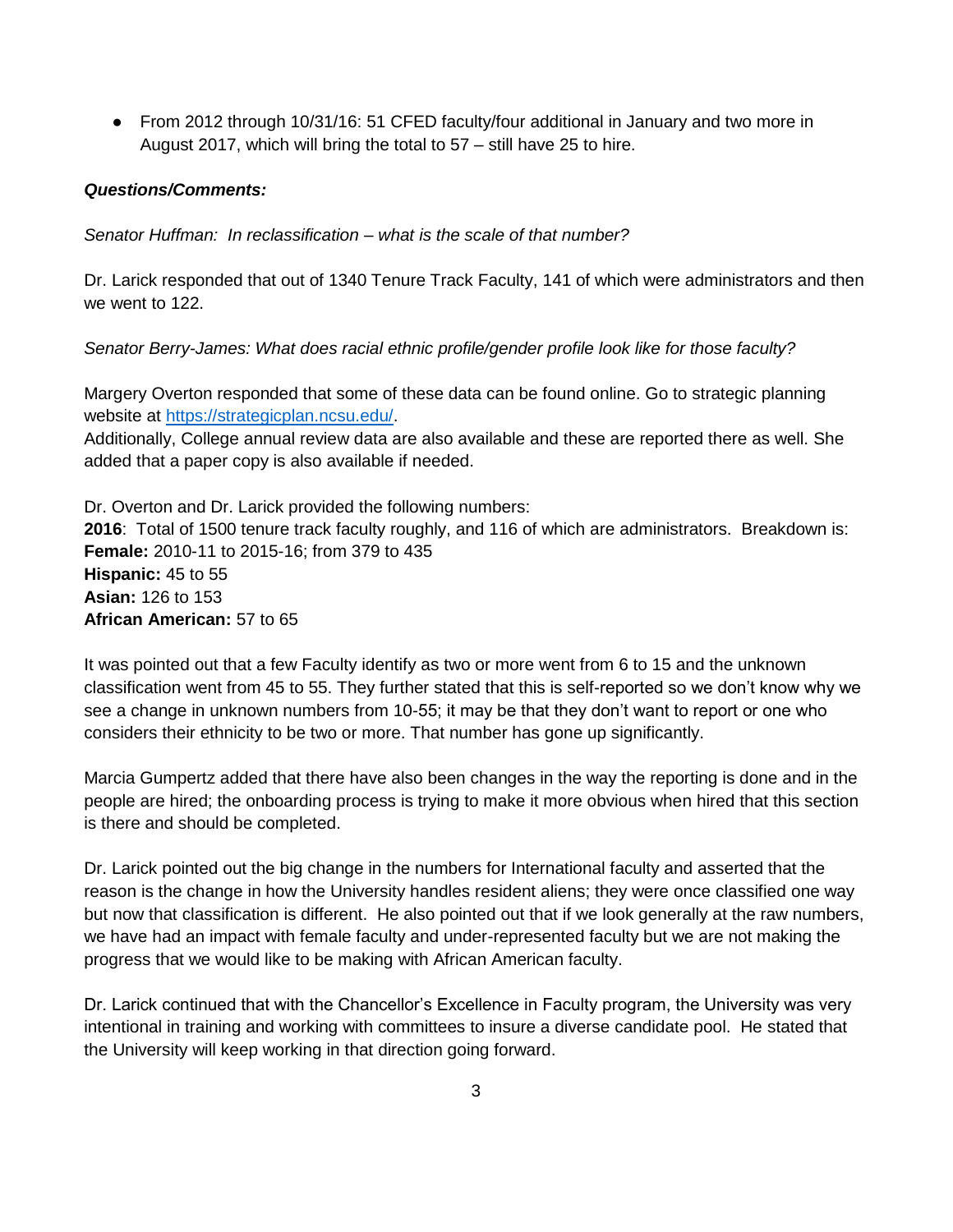# *Senator Berry-James: Do you have some diversity numbers, in reference to race and gender, in the Chancellor's Faculty Excellence program?*

Dr. Larick responded by saying that when we finished phase I, we were able to say that compared to the University population, we were more successful in enhancing diversity. He added that they have hired 13 people in phase II. Dr. Overton added that 20-25 additional hires are yet to be made.

### *Senator Pearce: Do you know what the changes are by college in tenure track faculty?*

Dr. Larick responded that he did not bring those numbers but can confirm that there was a big change in two years, from 1361 to 1394, in tenure track faculty.

#### *Senator Pearce: Are these numbers on the web now?*

Margery Overton responded that the total numbers for 2016 are not up yet but the numbers have been used in presentations., etc. She stated that the data is still being vetted but that in last year's cycle we hired a lot of tenure track faculty – 30 more than previous years; about 90 tenure track faculty this past year. She stated that she does not currently have this breakdown by College.

Dr. Larick continued by saying that in this year alone there has been an increase, with 94 hires and 56 separations. He asked the Senators to keep in mind that we have an aging faculty and so we are having a challenge to keep up with the process in order to get this net increase of 38.

*Senator Argyropoulos: Would you have access the number of staff surrounding administrators, seeing that there are large numbers of support staff on the administrative level. How do they fare from year to year?*

Margery Overton responded that this data is also online in the personnel data that is broken out by numbers.

#### *Senator Perretti: Do we have a way of knowing how are we perceived?*

Dr. Larick responded that we don't have any way in a university database to determine if we were able to attract a first, second, or third candidate choices, but Marcia Gumpertz responded that the data may be possible to retrieve.

*Senator Fath: What is the increase and decrease in non-tenure track faculty?*

Dr. Larick provided the following information: **2010-2016** 722 non-tenure track to 780 (increase of about 58)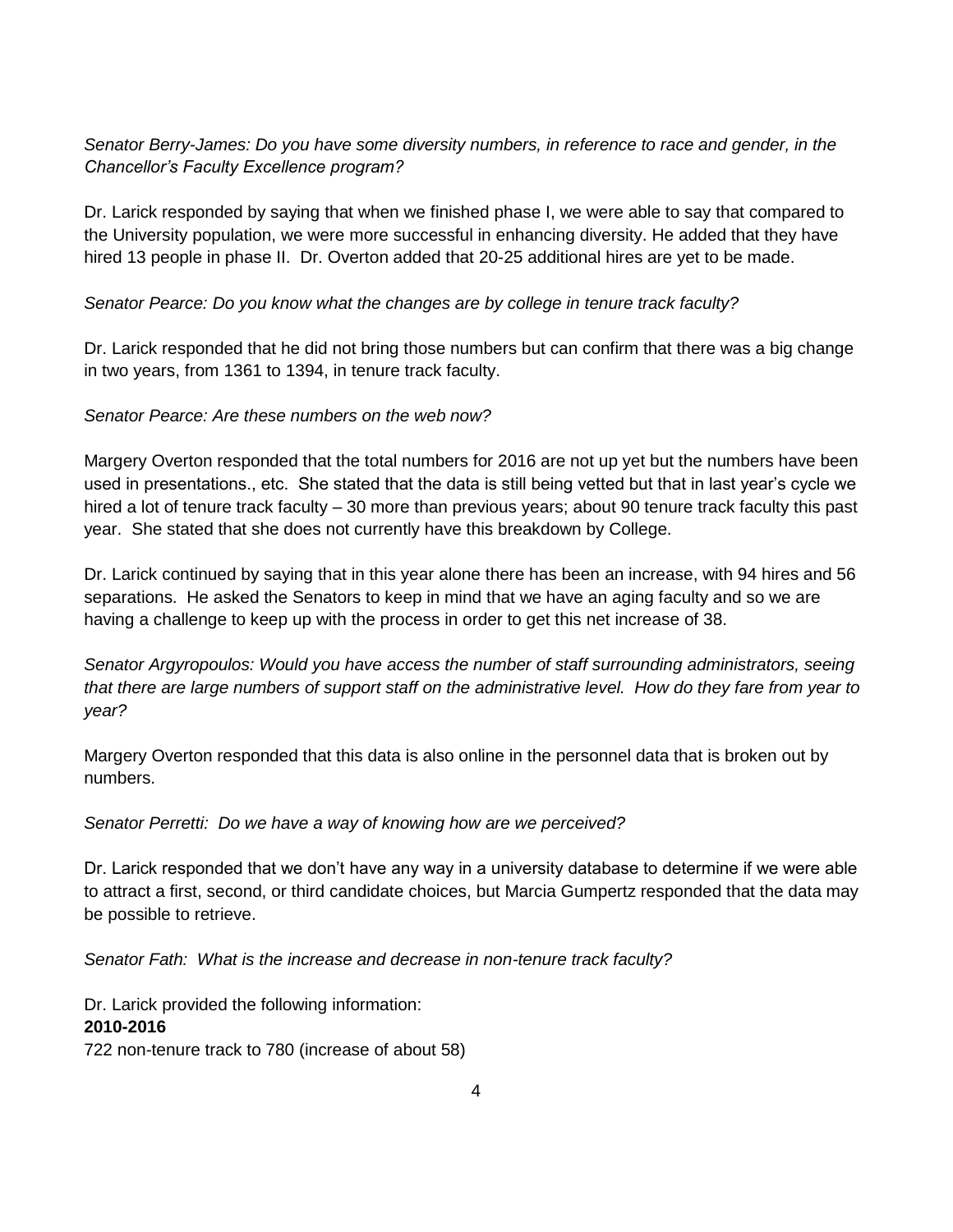*Senator Berry-James: Some progress made with re: to the faculty excellence program with females and Hispanics with the effort on campus to increase minorities. What are the breakthrough practices that really get us the type of faculty that can make NC State better?* 

Dr. Larick responded by pointing out the intentionality of the efforts. He stated that his office worked with Human Resources in regard to advertisements, saying how can we improve the diversity pools and where else can we advertise? He added that at each step they were implementing best practices and now it's just a matter of continuing to push.

*Senator Berry-James: Do you have some breakthrough ideas?*

Margery Overton responded that the training of search committee members was key – training from HR and OIED, which focus and discussions of unconscious bias. She added that the search committees all had diversity training and discussion about unconscious bias and that they kept in contact with the search committees throughout the entire process to talk about diversity. This was a priority. Additionally, we also worked very closely with the department heads to determine if there were dual career couples and if so, we encouraged them to help facilitate that process of identifying opportunities for them.

Marcia Gumpertz pointed out that program called recruiting diverse faculty has been developed, and that program is modeled on the process that was started with the Chancellor's Faculty Excellence program. She stated that this program is optional for departments, but anyone can contact her and they will meet and do the training on any level as well as tracking.

Dr. Larick pointed out that Dean Solomon was and Dean Braden is very involved in the training. They have made faculty realize the importance of such a program by making it a priority.

Dr. Larick then spoke about the FLSA and recent changes. He reported that on 11/22/16, a Federal District Judge in Texas issued a temporary injunction on the changes that were supposed to take place on 12/21/16. Consequently, he stated, this is now all on hold.

He stated, "We have been directed to pause all actions related to the FLSA for EHRA employees But we have been told that those institutions that were planning to make changes as related to postdocs could proceed." He continued by saying, "We had a list of 139 people who are EHRA employees who were scheduled to receive a pay increase on 12/1/16 and they were in one level or another of getting that increase. In fact, some of them have received raises even before 12/1/16 and now what? Some were received 10/1/16. Some people received letters that said from an equity and competitiveness standpoint it justifies raising your salary – without mention of FSLA. So the question is could we continue with that?"

*Senator Argyropoulos: Does the injunction apply to postdocs?*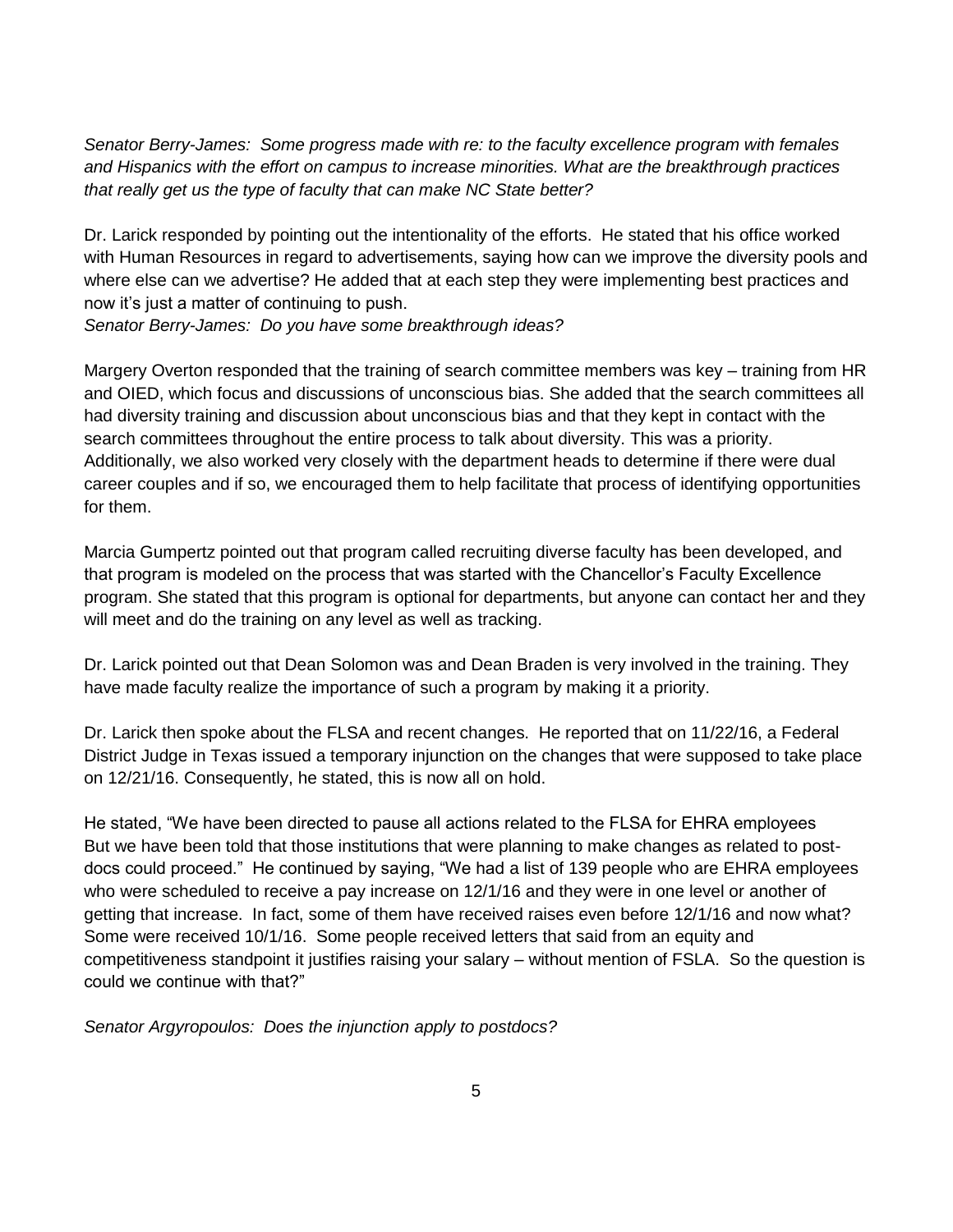Dr. Larick responded by saying that the University has been committed to increasing the minimum salary for post-docs regardless of the FLSA, so it is his understanding that we will go forward with the minimum salary increase. He continued by saying, "We know how many postdocs we have and how many are in the system. We have a lot of post docs on our campus who are being paid over that and many are in the system to be raised. We have 75 out of 480 that their salary was not going to be increased so they were going to be classified as non-exempt, which would mean timesheets, overtime, etc."

*Senator Argyropoulos: I agree that the University needs to increase. Will they do that immediately? Will they receive comp time or and increase? Will we implement that all PIs are given comp time instead if they don't have the money?*

Dr. Larick responded that accommodations have been made for all but 75 post-docs so in the system they have been given raises as of 12/1/16. He stated that since this is now being implemented as an NC State action, will there be a time where all postdocs will be brought to the minimum salary requirement? That would cost \$672k across the board, and so far, those additional funds have not been found. He continued, "The University is moving forward regardless of injunction, but this plan has not been signed off on. This is the latest information available to us, and an official memo will be out to the campus by Friday.

# *Senator Perretti: If we found the money, why are we not implementing this unilaterally? The message we are sending is if we're not forced to pay you more, we won't. (EHRA)*

Dr. Larick responded by saying that with EHRA, even though we have a mandate from GA, is this the right thing to do? He stated that the conversation has been when you have a memo from President Spellings and the Chief Legal Counsel at GA that says pause, how far can we push that? He said that we have a few that we're already paying so we're going to keep doing it, but what about those who have been promised a raise because of the FLSA?

### **6. Old and New Business**

# **Governance and Personnel Policy Committee Report Beth Fath – Committee Co-Chair**

Co-Chair Fath stated that this committee has had two issues of concern this semester.

#### **a. Faculty duties that support personnel once did**

The committee put a survey together to get data around the increased work burden that faculty now have to do. She encouraged the Senators to please take the survey and encourage their colleagues as well. Ms. Fath reported that to date, 453 surveys have been completed with 80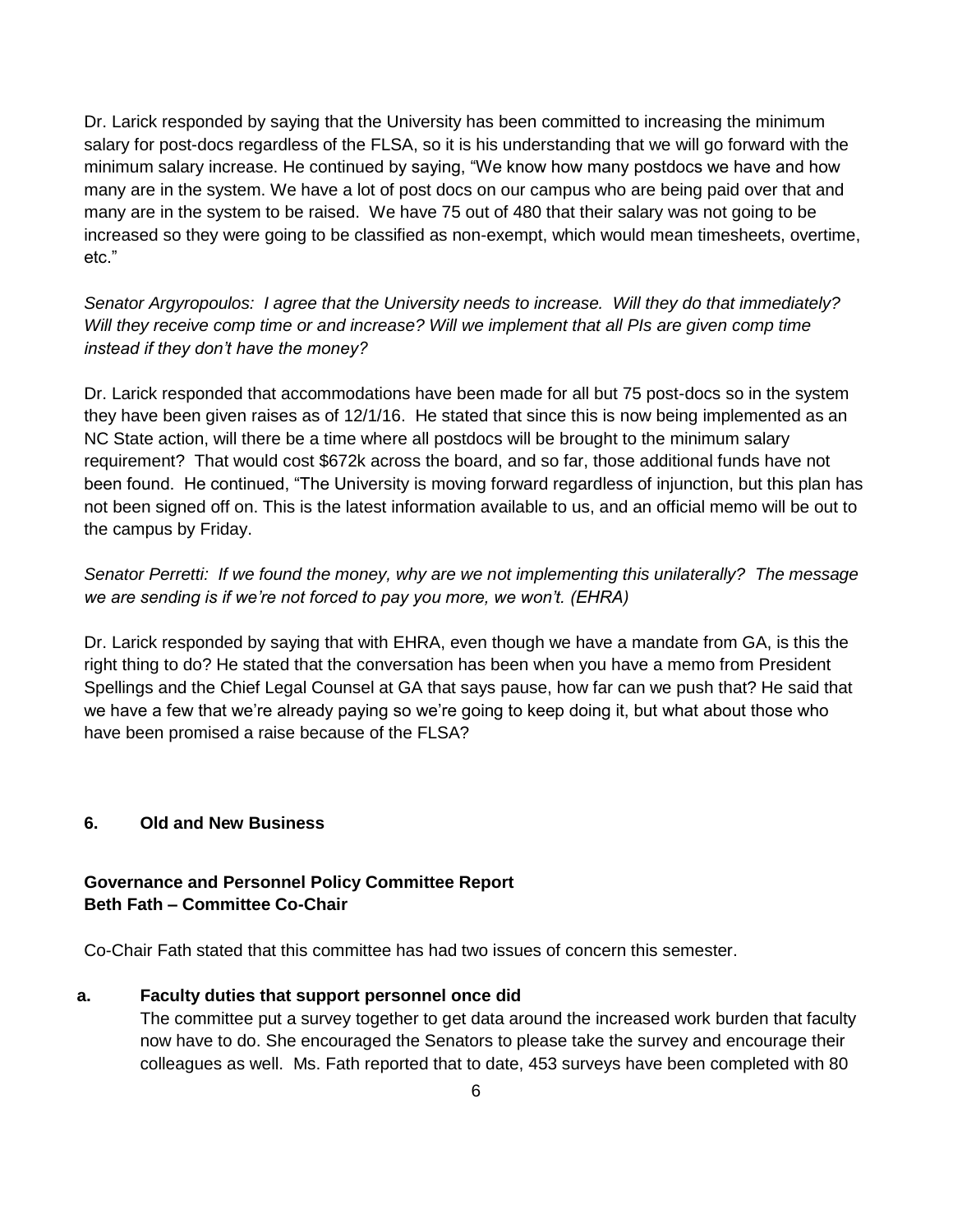surveys still in progress. A reminder email will go out today or tomorrow

#### **b. Social Media incident**

The committee met with Paul Cousins in the office of student conduct, and with Lisa Zapata to see what changes are being made and what's already happening. The committee learned that overall, there are very limited protections because of free speech and there are very few incidences that are going to rise to the level of "actionable". Mr. Cousins told the committee that his office has been working with students on a behavioral basis to help them understand why what they did was not the best thing. They have had some good success over the years but they cannot promote this or advertise it.

The committee also spoke with Linda McCabe Smith, Vice Provost for OIED, regarding the difference in free speech and creating a hostile environment. She spoke with them about the BIRT team (Bias Incident Response Team) and how they will work with offender to help them understand their behavior was offensive and why.

#### **Questions**

*Senator Young: In a classroom environment, if the agenda for the class is diversity in the office place, and if one student argues in favor and one student argues out of their own volition that diversity is a crock and a viewpoint that this faculty member deems has the appearance of being racist, at what point am I chilling the conversation in the room? How do I make that judgment call that between guiding the classroom to the best standards of diversity and civil rights versus chilling the free speech and discourse in the classroom? What are best standards?* 

Marcia Gumpertz responded that perhaps a professor might want to develop ground rules at the beginning for the entire class. She also stated that there is a workshop on this topic related to a common reading that might spark these conversations; three faculty members from NC State talk about this issue, how to manage the classroom with these difficult conversations. She pointed out that this workshop was recorded and is online through the Faculty Diversity website. She stated that she will forward the information to Chair Moore.

#### *Senator Berry-James: Is there a faculty code of conduct?*

Committee Co-Chair Fath responded that there is already a code of conduct for faculty and that there is no movement as far as adding on to that at this time.

#### *Senator Berry-James: Where is the faculty code of conduct found?*

Dr. Katherine Stewart responded that there is not one of which she is aware. She stated that we have rules that apply to all. She continued, "What we don't have is one overarching "code of conduct" for faculty." She stated that the handbook has since been replaced by PRRs.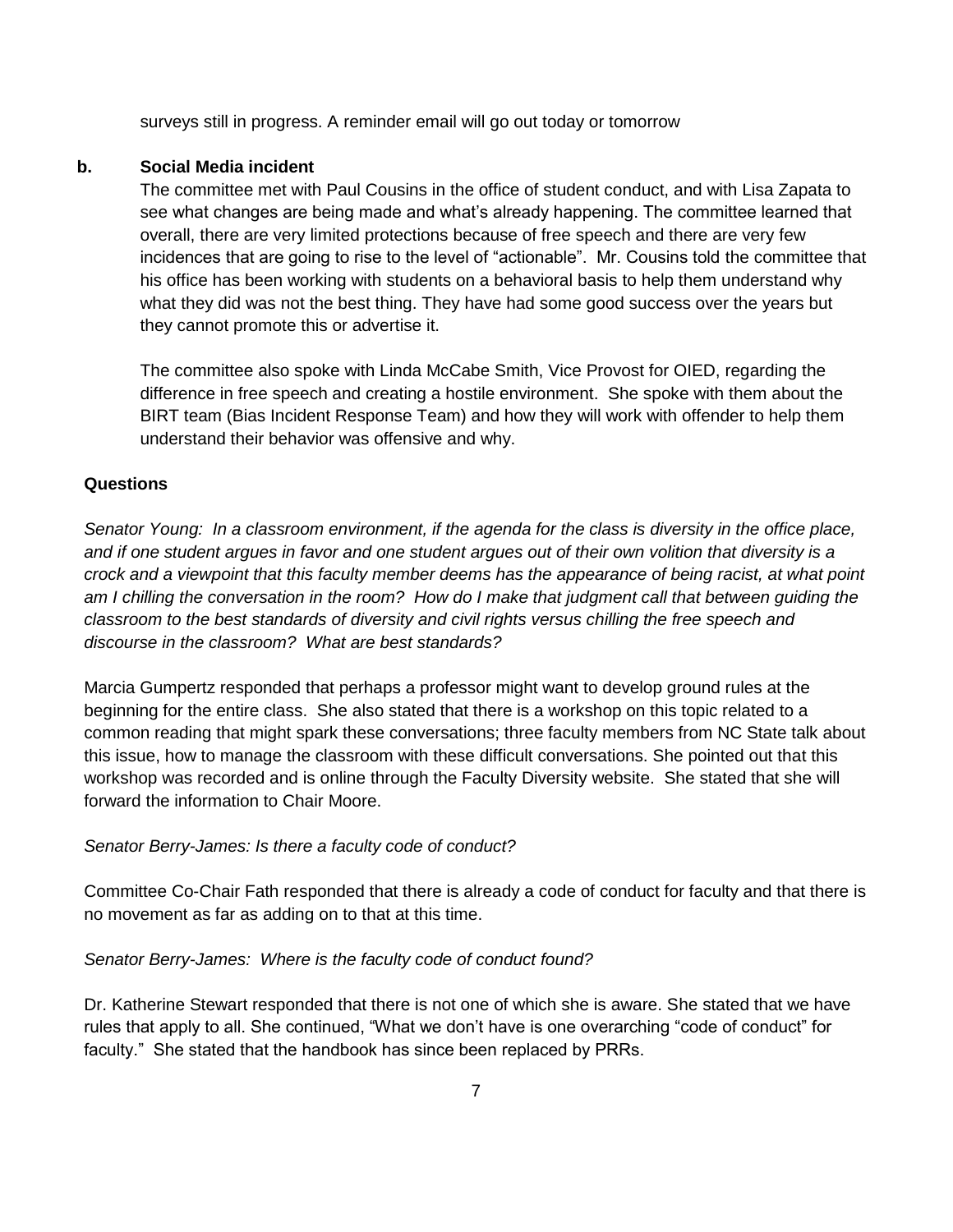# **Resources and Environment Co-Chair Kimberly Ange van-Heugten**

Co-Chair Kimberly Ange van-Heugten presented three issues from the committee.

#### **a. Login ID issue**

Some personnel requested to have their Unity ID changed. This issues have now been resolved with the help of Marc Hoit. (Detailed in committee minutes from 9/27/2016.)

#### **b. Transportation**

The committee met with Kathy Reeve regarding various issues surrounding parking and transportation. This also became the topic for the Fall General Faculty meeting. Kathy Reeve was very responsive and addressed the issues brought from the committee.

#### **c. Centennial Campus Information**

This committee felt they were being excluded from important conversations regarding events and changes made on Centennial Campus. They met Kevin McNaughton (since replaced by Doug Morton), Jeff Bandini and Scott Douglass to relay their concerns. The meeting was very productive and it was made clear that this group is very eager for the committee to be involved and has already reached out to see if they can speak to the Faculty Senate to get ideas surrounding communication and involvement. The committee was very satisfied with the positive response they received.

# **Academic Policy Co-Chair Alton Banks**

Co-Chair Banks stated that there was not much new information to bring from the committee since Co-Chair Ash reported on their activities as the previous Faculty Senate Meeting.

### **a. Graduate School Application Fee**

He discussed briefly the Graduate School application fee concern, which might be seen as a barrier to students applying. Dr. Banks stated that Peter Harries addressed the committee on 11/8/16 and gave us information about what the graduate school does for students, which is extensive. He continued by saying that some of the activities they are engaged in include managing the application system, addressing issues with international students, answering emails, hand-holding and trying to make sure that all the software talks to all pieces. He reported that there is a 3:1 ratio of international to domestic graduate students, which is more labor and time-intensive. Dr. Banks told the Senate that, according to Dr. Harries, the Graduate School application and NC State is commensurate with 15-20 other peer institutions.